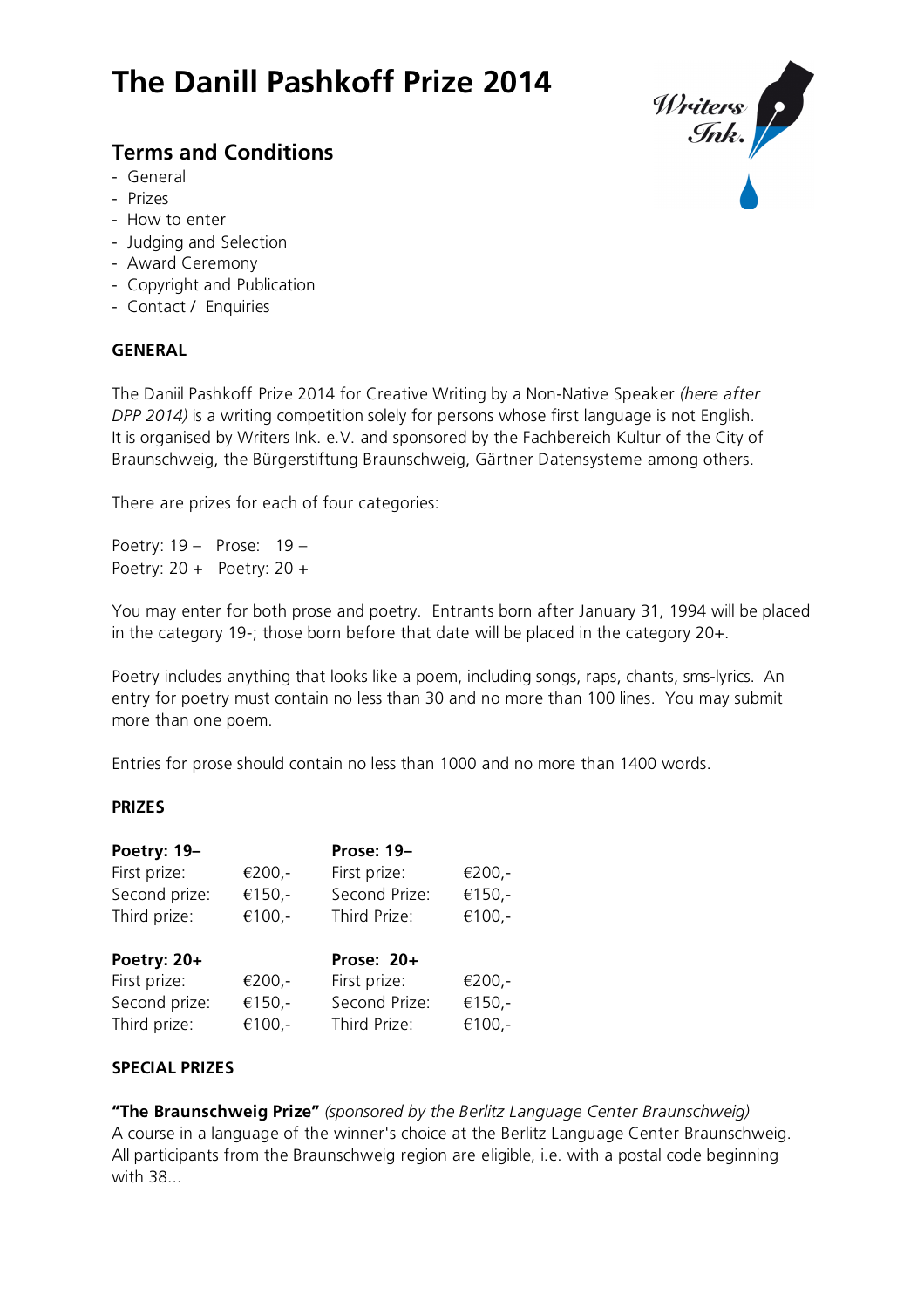**Dr. Steinfels Sprachreisen Prize** *(sponsored by Dr. Steinfels Sprachreisen GmbH.)* The First Prize in all 4 categories also entails a travel voucher worth  $\epsilon$ 500 toward a language learning trip of the winners' choice. For a selection of trips offered, see www.steinfels.de. Two more vouchers will be raffled off among the remaining short-listed entrees.

# **HOW TO ENTER**

An entry fee of  $\epsilon$ 10 *("ten Euros")* will be charged for all entries in the 20 + categories. The money should be transferred to Writers Ink. e.V., Account No. 0200425726, Braunschweigische Landessparkasse, BLZ 250 500 00, IBAN: DE02 2505 0000 0200 4257 26, BIC:NOLADE2HXXX; note to payee: "DPP 2014". The fee must have been received before your entry can be processed.

Deadline: January 31, 2014, 11:59 p.m.

All work must be the entrant's own writing and cannot have appeared in print, on a website *(including blogs and/or social networking sites),* have been broadcast, or submitted for publication or consideration elsewhere for the duration of the DPP 2014, which ends on Friday, May 30, 2014.

All work is to be word-processed and submitted via email to dpp2014@writers-ink.de

Entries are to consist of two separate WORD documents attached to one email: the first attachment will contain solely the entry with title; the second will contain the title of the entry plus the author's name and date of birth, contact details *(email and postal addresses),* and a short biography. Both documents must state the title of the entry clearly.

Format: all prose entries are to be typed in Times New Roman, 12 pt, and 1 ½ spaces.

On confirmation of payment, your entry will be confirmed, assigned a number and made anonymous. Judges will not be privy to entrant's name until after the winners have been decided on.

Breach of any of the above named terms and conditions, or false declarations, will lead to disqualification.

Writers Ink. e.V. will act in accordance with current German data protection legislation as regards personal data.

## **JUDGING AND SELECTION**

Panels of judges will select the winners; their decision is final. The selection process involves two stages: a short list from which the final winners will be selected. Writers Ink. e.V. reserves the right to select and/or change the panel of judges without notice.

Short-listed entries will be notified by April 15, 2014 and are requested to confirm attendance at the award ceremony by May 1, 2014. He or she may send a representative on his or her behalf to accept the prize.